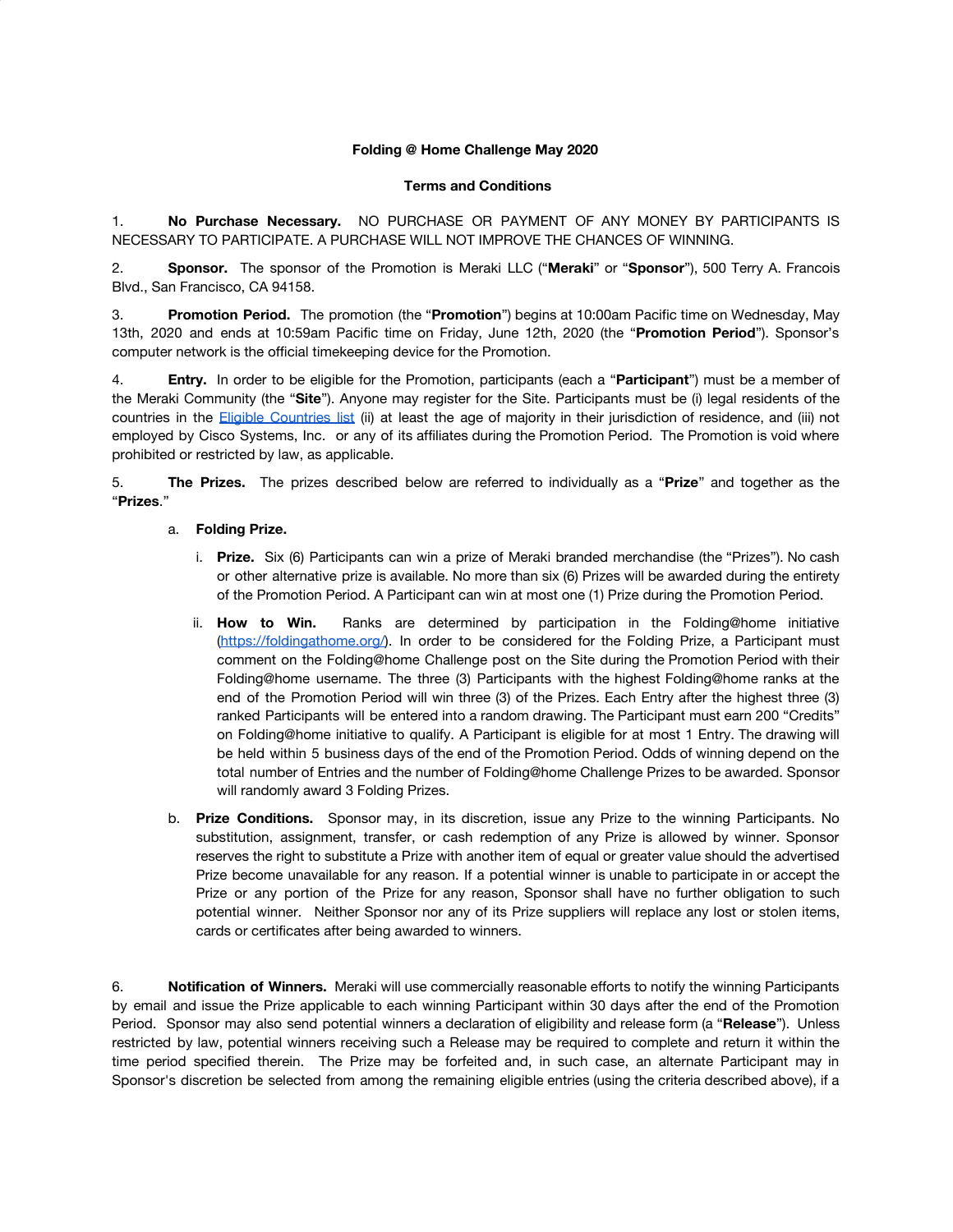potential winner: (i) cannot be reached; (ii) fails to provide all signatures on the Release; or (iii) cannot accept or receive the Prize for any reason.

7. **General Conditions.** The Promotion is subject to applicable federal, state and local laws, and these Terms and Conditions. By participating in the Promotion, Participants agree to (i) abide by these Terms and Conditions and any decision Sponsor makes regarding this Promotion, which Sponsor shall make in its sole discretion, and (ii) waive any right to claim ambiguity in the Promotion or these Terms and Conditions, except where prohibited by law. Sponsor reserves the right to disqualify any Participant who, in Sponsor's reasonable suspicion, tampers with Sponsor site, the entry process, violates these rules, or acts in an unprofessional, unsportsmanlike or disruptive manner. Sponsor reserves the right to (i) cancel or modify any aspect of the Promotion at any time without notice, and (ii) cancel the Promotion should it suspect fraud or for reasons out of the control of Sponsor, in each case, without any obligation to Participants. Any attempt to deliberately damage or undermine the legitimate operation of the Promotion may be in violation of criminal and civil laws and will result in disqualification from participation in the contest. Following the Promotion Period, Sponsor will not be required to retain records of any entries.

8. **Third Party Sites.** To the extent the Promotion uses or requires functionality of any third party website (e.g., social media sites or platforms that enable broad communications, collaboration or posting of content), Participant understands that the Promotion is not sponsored by such third parties, and further agrees to follow the policies posted on such website.

9. **Tax Provisions.** Participants acknowledge that awarding of any Prize may be treated as a taxable income and may be considered direct compensation for the purposes of taxation. Each winner will be solely responsible for any local, provincial, country or any other applicable taxes, and any other costs, expenses and fees in connection with the Prize. If applicable, the winner(s) may be issued an IRS Form 1099 or other tax documentation for the approximate retail value of any awarded Prize.

10. **Disclaimer; Release and Limit of Liability.** Sponsor makes no representations or warranties of any kind, express or implied, regarding any Prize or your participation in the Promotion. By participating in the Promotion or receiving any Prize, Participant agrees to release and hold harmless Sponsor, and its subsidiaries, affiliates, suppliers, distributors, advertising/promotion agencies, and Prize suppliers, and each of their respective parent companies and each such company's officers, directors, employees and agents (collectively, the "**Released Parties**") from and against any claim or cause of action, including, but not limited to, damages of any kind including direct, indirect, incidental, consequential or punitive damages to persons, including without limitation disability or death, arising out of participation in the Promotion or receipt, use or misuse of any Prize. The Released Parties are not responsible for: (1) any incorrect or inaccurate information, whether caused by entrants, printing errors or by any of the equipment or programming associated with or utilized in the Promotion; (2) technical failures of any kind, including, but not limited to malfunctions, interruptions, or disconnections in phone lines or network hardware or software; (3) unauthorized human intervention in any part of the entry process or the Promotion; (4) technical or human error which may occur in the administration of the Promotion or the processing of entries; or (5) any injury or damage to persons or property which may be caused, directly or indirectly, in whole or in part, from participation in the Promotion or receipt or use or misuse of any Prize. If for any reason a Participant's entry is confirmed to have been erroneously deleted, lost, or otherwise destroyed or corrupted, such Participant's sole remedy is another entry in the Promotion, provided that if it is not possible to award another entry due to discontinuance of the Promotion, then no other remedy will be available to such Participant.

11. **Personal Data and Communications.** The Sponsor cannot operate the Promotion without processing certain data supplied by and attributable to the Participants. Such data may include personal data attributable to individual Participants. Participants should anticipate that personal data supplied to Sponsor will be exported to the U.S. for processing in connection with the Promotion. Processing of personal data will be required to award the Prizes and will include all incidental processing necessary to operate the Promotion in accordance with the terms hereof. Participants should anticipate that such processing will be undertaken by the Sponsor, its sub-contractors, and other members of the group of companies to which the Sponsor belongs. By accepting the terms hereof, each Participant consents to the processing of the information and personal data supplied to the Sponsor as outlined above.

12. **Publicity Release.** Participants acknowledge and agree that (except where prohibited by law) Sponsor may use the Promotion for publicity, advertising or other marketing purposes in any media, and may use the name,